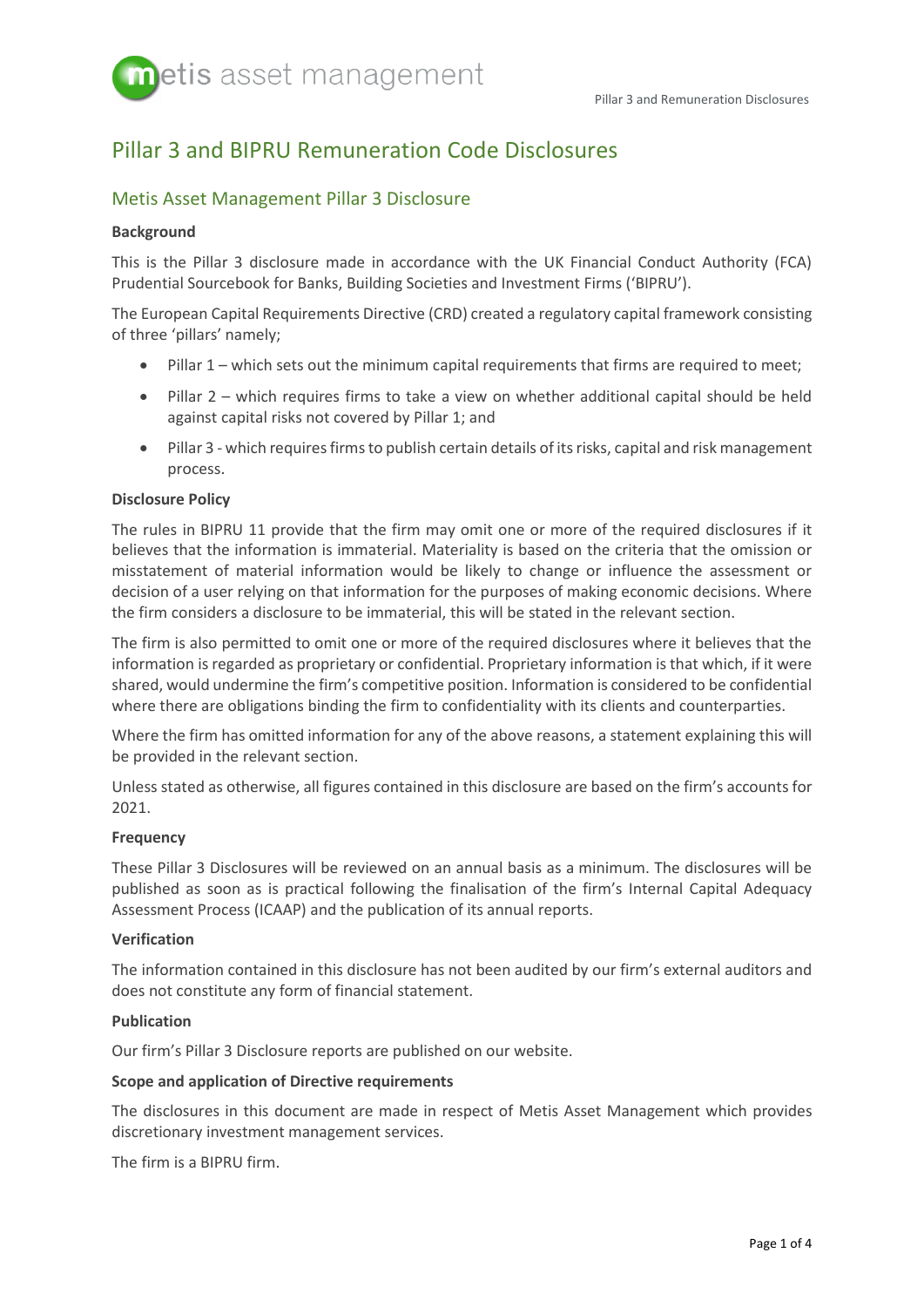

#### **Risk management objectives and policies**

Our risk management policy reflects the FCA requirement that we must manage a number of different categories of risk. These include: liquidity, credit, market, interest rate, business and operational risks.

# **1. Liquidity risk**

The firm manages all cash and borrowing requirements to maximise potential interest income whilst ensuring the firm has sufficient liquid resources to meet the continued operating needs of the business. This is supported by a robust budgeting and forecasting process which has the full involvement of the senior management team.

# **2. Credit risk**

The firm's revenues include annual management charges received from clients based on a percentage of client assets under management. These charges are made directly to the clients' portfolios, and therefore the credit risk relating to this income is minimal.

# **3. Interest rate risk**

The firm has no borrowings and no exposure to interest rate risk.

#### **4. Business risk**

The firm's Pillar 2 business risk assessment principally takes the form of a fall in assets under management following a market downturn that leads to lower management fees, although other risks such as loss of staff and systems failures are also considered. To mitigate our business risk, we regularly analyse various different economic scenarios to model the impact of economic downturns on our financial position.

#### **5. Operational risk**

Operational risk is defined as the potential risk of financial loss or impairment to reputation resulting from inadequate or failed internal processes and systems, from the actions of people or from external events.

Major sources of operation risk include: outsourcing of operations, IT security, internal and external fraud, implementation of strategic change and regulatory non-compliance.

The firm operates a robust risk management process which is regularly reviewed and updated with details being provided to all staff. The firm's Compliance Oversight is responsible for the periodic reviews and recommending any changes to the Board.

All senior management will bear responsibility for internal controls and the management of business risk as part of their accountability to the board.

Individuals are responsible for identifying the risks surrounding their work, implementing controls over those risks and reporting areas of concern to their line manager.

The Compliance Oversight will provide the board with a half-yearly summary report on all significant risk issues.

# **6. Other risks**

The firm operates a simple business model. Accordingly, many of the specific risks identified by the FCA do not apply.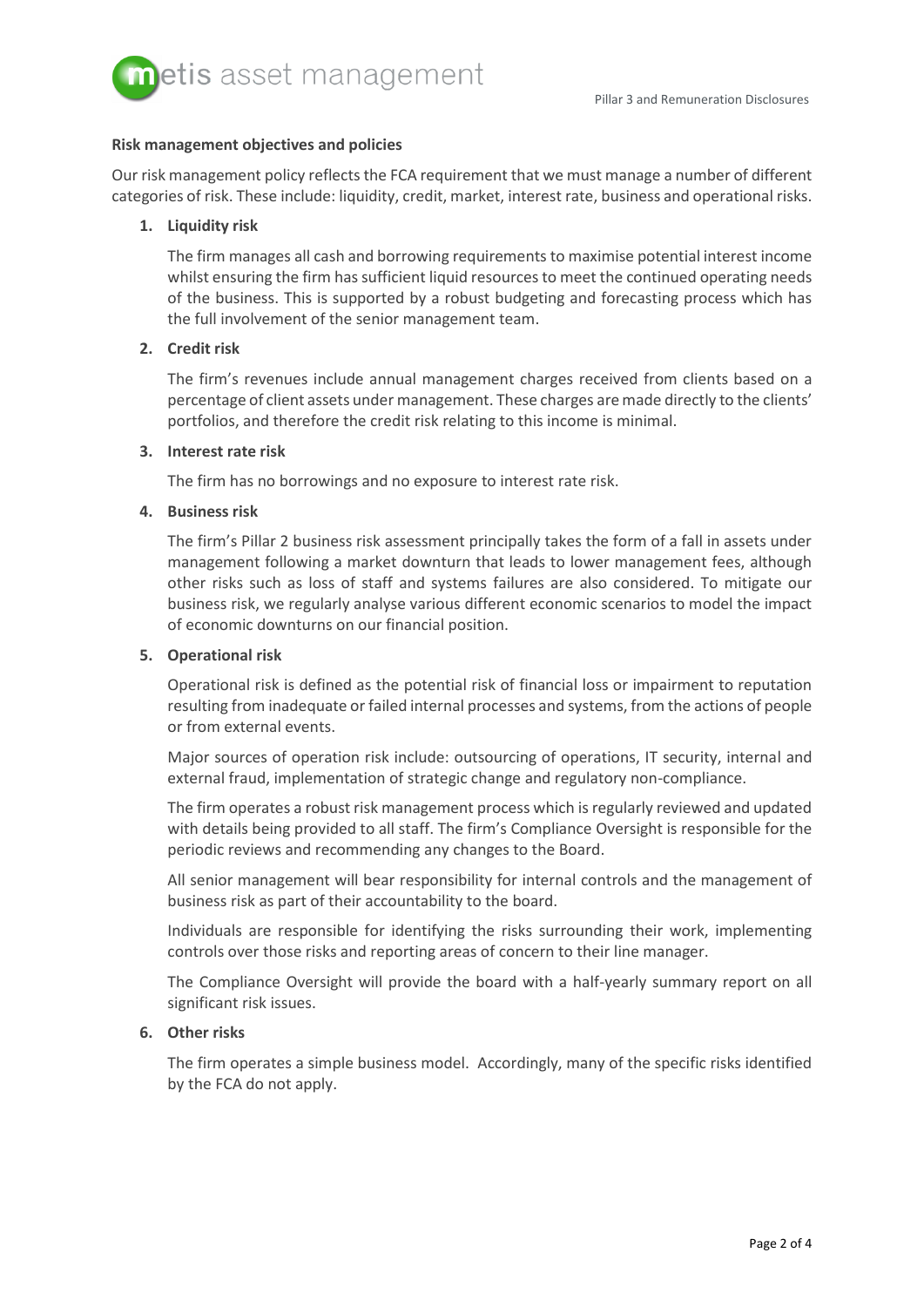

# **Capital resources**

#### Pillar 1 requirement

In accordance with GENPRU 2.1.45R (calculation of variable capital requirement for a BIPRU firm), our capital requirement has been determined as being our fixed overhead requirement and not the sum of our credit risk capital requirement and our market risk capital requirement.

The Pillar 1 capital requirement for Metis Asset Management was €50,000 at 31/12/2021

#### Pillar 2

Our overall approach to assessing the adequacy of our internal capital is set out in our ICAAP. The ICAAP process involves separate consideration of risks to our capital combined with stress testing using scenario analysis. The level of capital required to cover risks is a function of impact and probability. We assess impact by modelling the changes in our income and expenses caused by various potential risks over a 1-year time horizon. Probability is assessed subjectively.

In addition, we have reviewed the outputs of our risk reviews to quantify any risks identified. This has identified a number of key business risks which we have classified against the risk categories contained in GENPRU 1.2.30R and reviewed the guidance in BIPRU 2.2.61-65.

Our Pillar 2 capital requirement, which is our own assessment of the minimum amount of capital that we believe is adequate against the risks identified, has been assessed as equal to our Pillar 1 requirement. There is a considerable surplus of reserves above the capital resource requirement deemed necessary to cover the risks identified.

#### Regulatory capital

The main features of Metis Asset Management's capital resources for regulatory purposes, as at 31/12/2021 are as follows:

| <b>Capital item:</b>                                                                                                                 | £000s |
|--------------------------------------------------------------------------------------------------------------------------------------|-------|
| Tier 1 capital (called up share capital, share premium account, profit and loss<br>account, externally verified interim net profits) | 382   |
| Total of tier 2 and tier 3 capital (broadly long and short term subordinated loans)                                                  |       |
| Deductions from tier 1 and tier 2 capital                                                                                            |       |
| Total capital resources, net of deductions                                                                                           | 382   |

The firm holds regulatory capital in accordance with the Capital Requirements Directive. All such capital is classified as Tier 1 capital and is therefore of the highest quality.

# Remuneration Code Disclosure

The firm is subject to the BIPRU Remuneration Code. This section provides further information on our remuneration policy.

# BIPRU Remuneration Code Staff

We have identified, and maintain a record of, 'BIPRU Remuneration Code Staff' – i.e. staff to whom the BIPRU Remuneration Code applies. This includes senior management and members of staff whose actions may have a material impact on a firm's risk profile. All of our Code Staff fall into the "senior management" category of Code Staff (rather than the "risk taker" category) for the purposes of the BIPRU Remuneration Code.